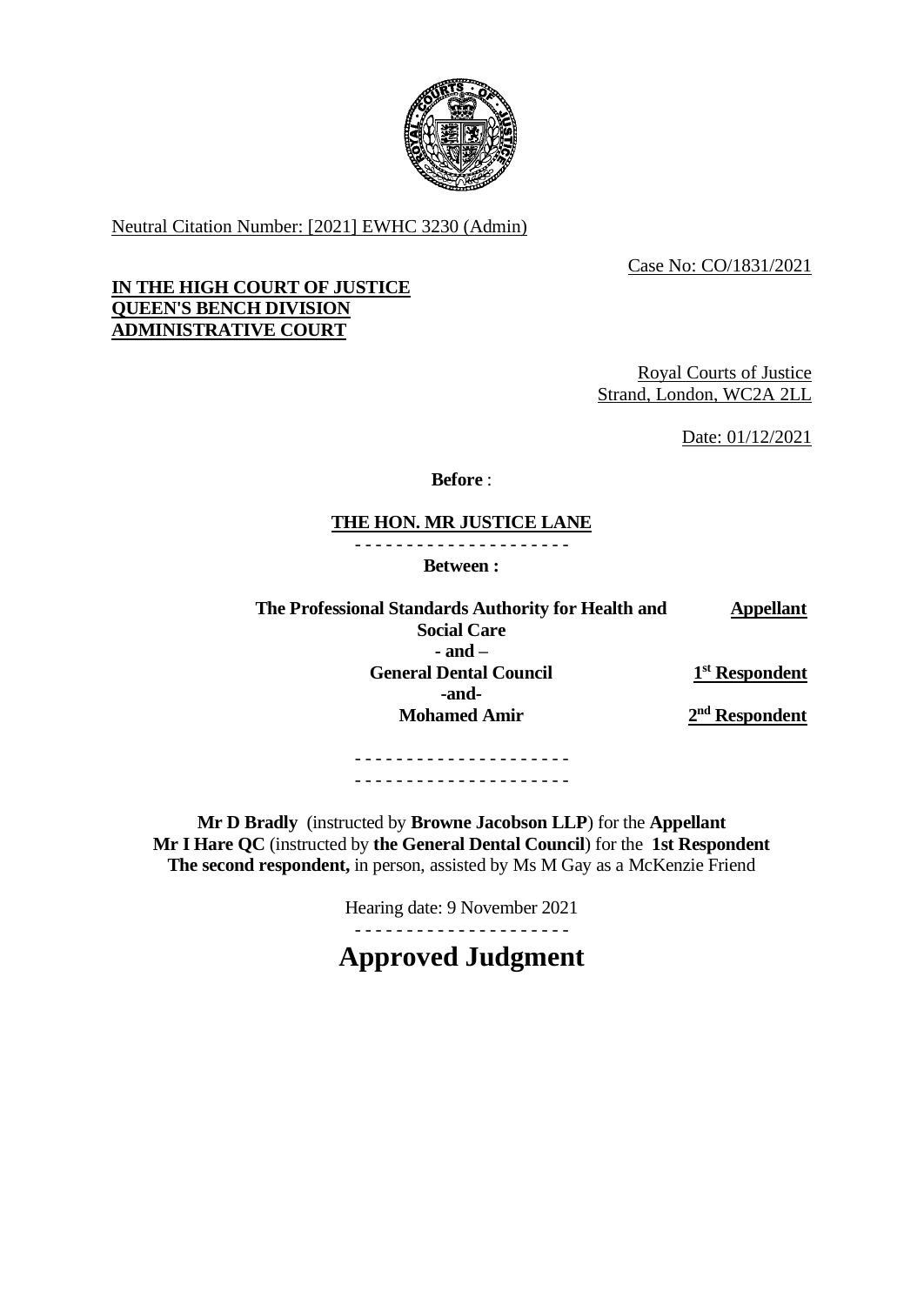## **Mr Justice Lane :**

1. This is an appeal brought by the Professional Standards Authority for Health and Social Care under section 29 of the National Health Service Reform and Health Care Professions Act 2002 ("2002 Act"), against the decision made by the Professional Conduct Committee ("PCC") of the General Dental Council on 17 March 2021 to suspend the registration in the Dentists' Register of Mr Mohammed Amir for a period of three months, subject to a review prior to the expiry of that period. The appellant has referred the decision to the High Court because it considers that that decision is not sufficient for the protection of the public.

# *A. BACKGROUND*

- 2. For a period up to 22 January 2019, the second respondent made claims to the public via his website that asthma, ataxia, allergies, sciatic nerve pain, breathing problem, Chrohn's disease, coeliac disease, depression and anxiety, fibromyalgia, infertility, arthritis, learning difficulties, migraine, multiple sclerosis and heart palpitations could be attributable to a dysfunctional jaw joint, a condition which, as a dentist, the second respondent was able to treat.
- 3. As a registered dentist, the second respondent was under a professional obligation to "provide good quality care based on current evidence and authoritative guidance" (paragraph 7.1 of first respondent's *Standards for the Dental Team,* 30 September 2013). The PCC found that there is no current evidence or authoritative guidance to support the second respondent's claims to be able to address those medical conditions through dental treatment.
- 4. Patient A had been diagnosed in 2011 with Spinocerebellar Ataxia Type 3 ("Sca3"), a rare incurable hereditary degenerative condition, the symptoms of which include loss of co-ordination and problems with movement. These progressively deteriorate over time and do not improve, according to the evidence given to the PCC by Dr Jonathan Rohrer, a consultant neurologist.
- 5. According to Patient A's witness statement, by January 2016 his mobility had become poor and he needed to have someone walking with him. Patient A's wife described him as having become increasing anxious about admission to hospital for tests for his Sca3, with Patient A experiencing low mood after hospital admission, as well as showing signs of anxiety and depression, not sleeping and expressing suicidal thoughts to their son. When Patient A consulted the second respondent in December 2015, Patient A was in a vulnerable condition. As he told he PCC in oral evidence, he was "very desperate at that point to find a solution for his problem".
- 6. The evidence of Dr Rohrer is that there is no known association between Sca3 and disfunction of the tempero-mandibular joints.
- 7. The evidence of Patient A included an account that at his first appointment with the second respondent, the latter did not conduct an examination inside his mouth but rather asked him to walk and observed him walking. The second respondent asked Patient A to raise his left hand, with and without his mouth open. The second respondent did not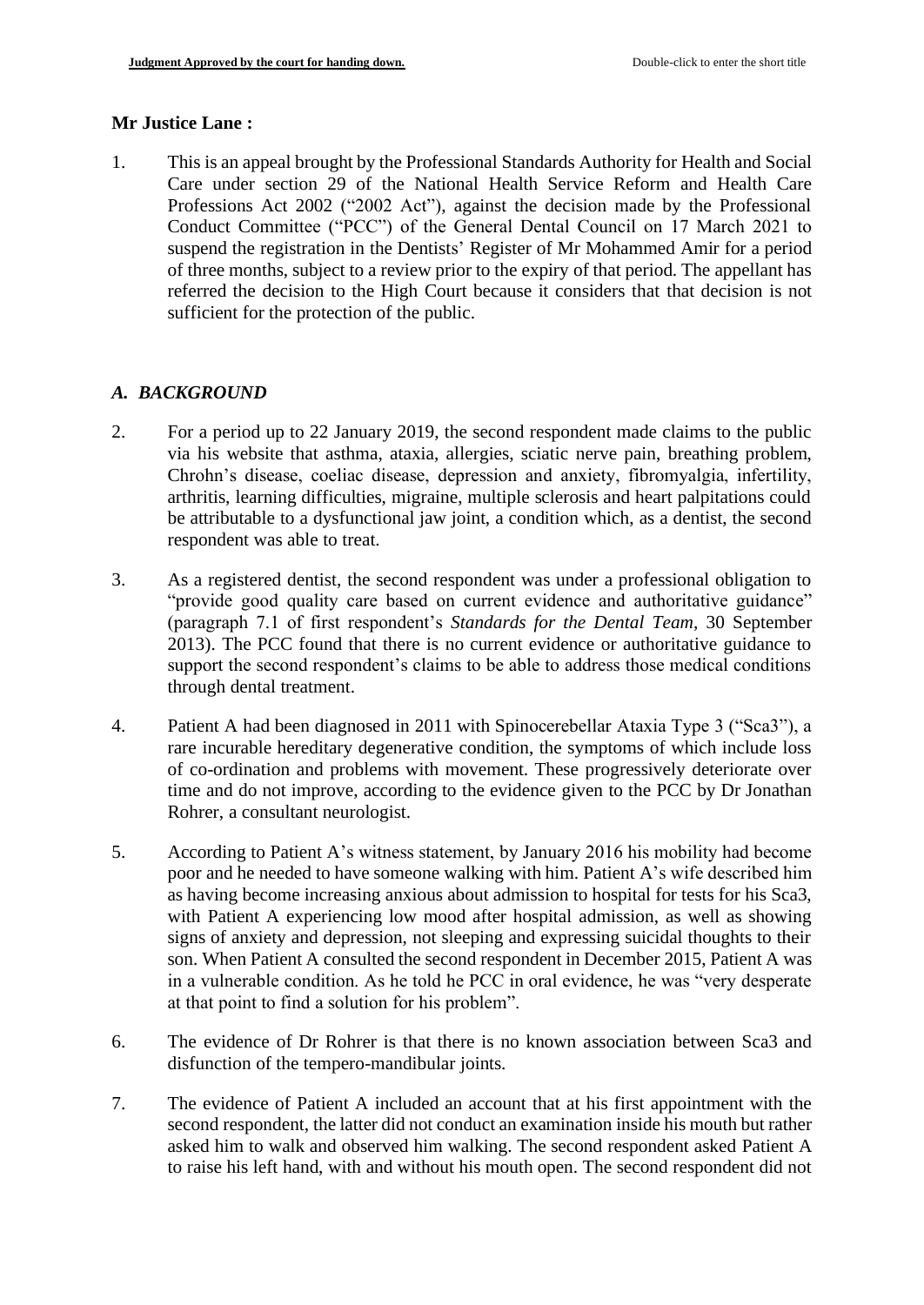answer Patient A's questions but told him that the doctors he had seen had wanted to label him as having Sca3 and that the second respondent could help. Patient A was told by the second respondent about the cases of other patients whom the second respondent had treated. According to the PCC's decision, the second respondent had informed Patient A that the second respondent could perhaps improve Patient A's cerebellar ataxia or stop it from deteriorating further. The PCC found it was likely that the second respondent told Patient A that his treatment might slow or improve Patient A's symptoms, such as walking and balance issues.

- 8. Patient A agreed to the only treatment which the second respondent offered; namely, an appliance which the second respondent claimed would expand Patient A's upper maxillary arch, at a cost to Patient A of £8,000.
- 9. The PCC found that this treatment was not clinically justified; and that the second respondent provided it to Patient A without performing an adequate examination of Patient A's jaw joints; without undertaking diagnostic assessments and special investigations required for an assessment of those joints; without obtaining Patient A's informed consent to the treatment (including by failing to provide any treatment options or explain any risks); and without making adequate clinical records.
- 10. A central element of the appeal to this court is the assertion that the PCC approached the second respondent's conduct as having two discrete elements; that is to say, (i) the statements which the second respondent had made on his website and to Patient A; and (ii) the deficiencies in the second respondent's care and management of Patient A. The appellant says that the PCC undertook no inquiry into the relationship between these two concerns, which went to the crucial issue of the reasons why the second respondent had failed in his care and management of Patient A. Accordingly, the PCC did not address the issue of whether the second respondent had abused his position as a dentist in relation to a vulnerable patient. That issue was, in effect, crucial to deciding upon the second respondent's fitness to practise.
- 11. Furthermore and in any event, the appellant contends that the second respondent's misconduct amounted to widespread breaches of relevant professional standards and was, thus, very serious. Since the second respondent proved incapable of demonstrating any insight into those serious deficiencies, the appellant submits that an order suspending the second respondent's registration for a period of three months is wholly insufficient to meet the public interest in protecting patients, maintaining public confidence in the profession and promoting standards within the profession.

# *B. LEGAL FRAMEWORK*

12. Section 1 of the Dentist Acts 1984 ("1984 Act") makes continued provision for the existence of the first respondent, conferring upon it the overarching objective, in exercising its functions, of the protection of the public. That involves protecting, promoting and maintaining the health, safety and wellbeing of the public, promoting and maintaining public confidence in the profession of dentistry, and promoting and maintaining proper professional standards and conduct for members.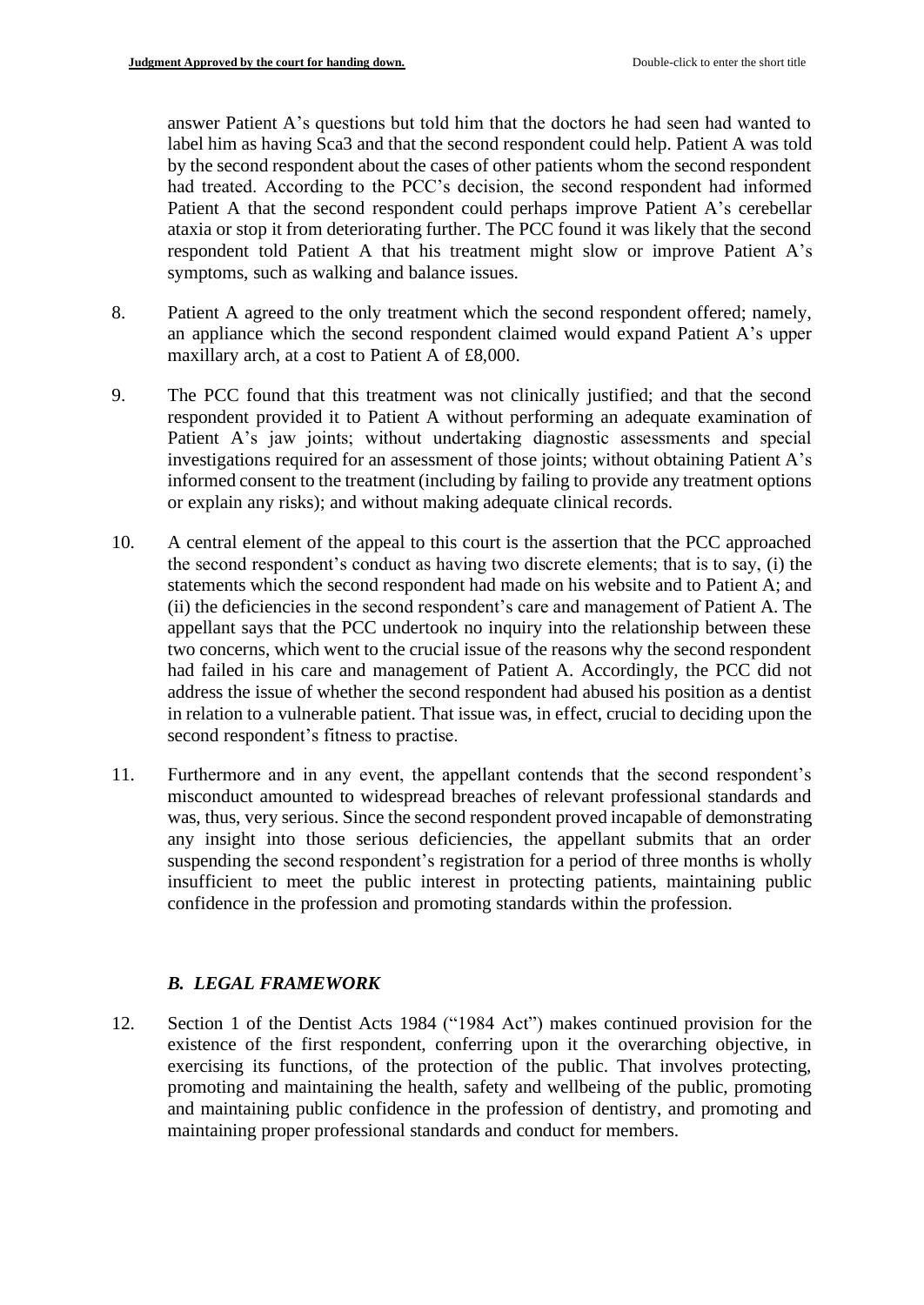- 13. Section 2 of the 1984 Act contains statutory recognition of the PCC. By section 27B, the PCC must investigate an allegation referred to it by the Investigating Committee and determine whether the fitness to practise as a dentist of the person referred to the PCC is impaired.
- 14. By Section 27B(6), if the PCC determines that a person's fitness to practise as a dentist is impaired, they may, if they consider it appropriate, direct that the person's name be erased from the register; that registration therein be suspended for a period not exceeding 12 months; that registration be conditional upon compliance with conditions specified by the PCC; or that the person concerned be reprimanded.
- 15. Section 29 of the 2002 Act makes provision for the appellant to refer to this court a direction of the PCC, following a determination of a person's fitness to practise as a dentist is impaired. Section 29(4) provides that the power to refer arises when the appellant considers that the decision of the PCC is not sufficient, whether as to a finding or a penalty or both, for the protection of the public. Section 29(4)(A) provides that consideration of whether a decision is sufficient for the protection of the public involves consideration of whether it is sufficient to protect the health, safety and well-being of the public; to maintain public confidence in the profession; and to maintain proper professional standards of conduct for members of that profession.
- 16. In the event of a referral, section 29(7) requires this court to treat the reference as an appeal against the relevant decision, even though the Professional Standards Authority was not a party to the proceedings which resulted in the decision. The body which made the relevant decision, as well as the person to whom the decision relates (the second respondent) are expressly made respondents to the deemed appeal (section 29)(7)(b)).
- 17. Section 29(8) provides that the court may dismiss the appeal; allow it and quash the relevant decision; substitute for the relevant decision any other decision which could have been made by the PCC; or remit the case to the PCC.

# *C. CASE LAW*

- 18. The treating of a reference to this court as an appeal means that Part 52 of the Civil Procedural Rules applies. By reason of CPR 52.21(3), the court will allow an appeal where the decision of (here) the PCC was "wrong"; or "...unjust because of a serious procedural or other irregularity in the proceedings...".
- 19. Although decided under different (albeit comparable) legislation, the judgment of the Court of Appeal in Council for the Regulation of Healthcare Professionals v General Medical Council and Ruscillo [2005] 1WLR 717 remains authoritative. The Court's role is to consider whether the penalty imposed is appropriate, having regard to the relevant statutory considerations of public safety and public confidence in the profession. In considering whether a penalty is unduly lenient, the test is whether the body imposing it could reasonably have imposed the penalty, having regard to the material facts and the object of the proceedings. If the penalty is correct, this court must dismiss the appeal, even if it concludes that some of the findings of the body were inadequate (paragraph 70). In deciding whether to disturb the determination of the PCC, this court must place weight on the expertise of that body (paragraph 78).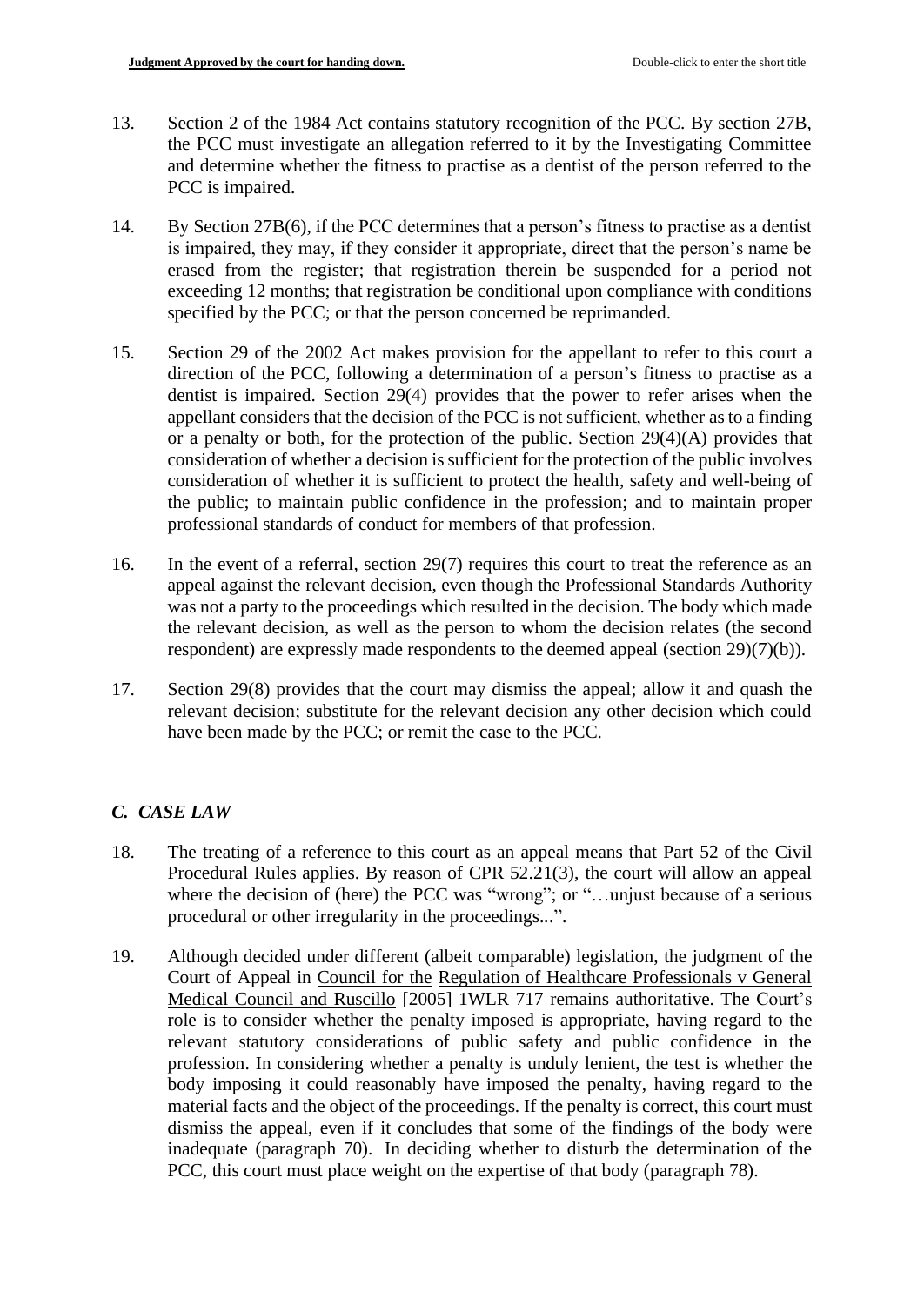20. The issue of the weight or deference to be afforded by this court to the expertise of (here) the PCC was addressed by the Divisional Court in General Medical Council v Jagjivan and another [2017] 1 WLR 4438. The Divisional Court held that an appeal court must be extremely cautious about upsetting a conclusion of primary fact, particularly when findings depended on the assessment of the credibility of witnesses. Whilst the same caution did not apply to inferences drawn from such facts, the Divisional Court nevertheless held that an appellate court will not have the professional expertise of the tribunal of fact. This meant that the court should approach with diffidence the conclusions of such a tribunal about whether conduct was serious misconduct or impaired a person's fitness to practise; and about what is necessary to maintain public confidence and proper standards. There may, however, be matters such as dishonesty or sexual misconduct, where the court can draw conclusions more easily for itself and, accordingly, attach less weight to the expertise of the tribunal (paragraph 40).

# *D. THE HEARING*

- 21. At the hearing on 9 November 2021, I heard oral submissions from Mr Bradly, for the appellant, and from the second respondent, who was assisted by Ms Gay as a McKenzie friend. On the appellant's unopposed application, I admitted a witness statement of Matthew Alderton, with exhibits, in order to inform the court of the outcome of the review mentioned in paragraph 1 above.
- 22. The material filed by the second respondent in connection with the hearing comprises a statement prepared by the second respondent, to which he spoke, extracts from the second respondent's website, graphs concerning the alleged alleviation of the symptoms, as recorded by patients of the second respondent, and a document written by the second respondent, which refers to Roger Sperry, a Nobel Prize winner, who is quoted as saying that more than 90% of the energy output of the brain is used in relating to the physical body in its gravitational field. The more mechanically distorted a person is, the less energy is available for thinking, metabolism and healing. This meant that "the most important treatment for any illness has to be the achievement of the symmetry of the cranial dental and skeletal complex to remove mechanical distortions". The second respondent says "I discovered how to bring that about. Roger gets a Nobel Prize. I get suspended. This is what we call institutionalised racism".
- 23. The second respondent also filed a statement from Ms Gay, describing the second respondent's work with her daughter. Ms Gay works in the NHS and is extremely supportive of the second respondent. I allowed Ms Gay to speak to this statement and also to read some of the second respondent's position statement, when he encountered difficulties in doing so during his oral submissions. The second respondent also provided, at the hearing, printouts of expressions of support for the second respondent. After the hearing, the second respondent sent in a document said to have been prepared by his supporters, reiterating their support for his "unique treatment", which "could halve the NHS budget if taken up more widely".
- 24. Mr Hare QC informed me that the first respondent adopted a neutral stance regarding the appeal. He made no oral or written submissions.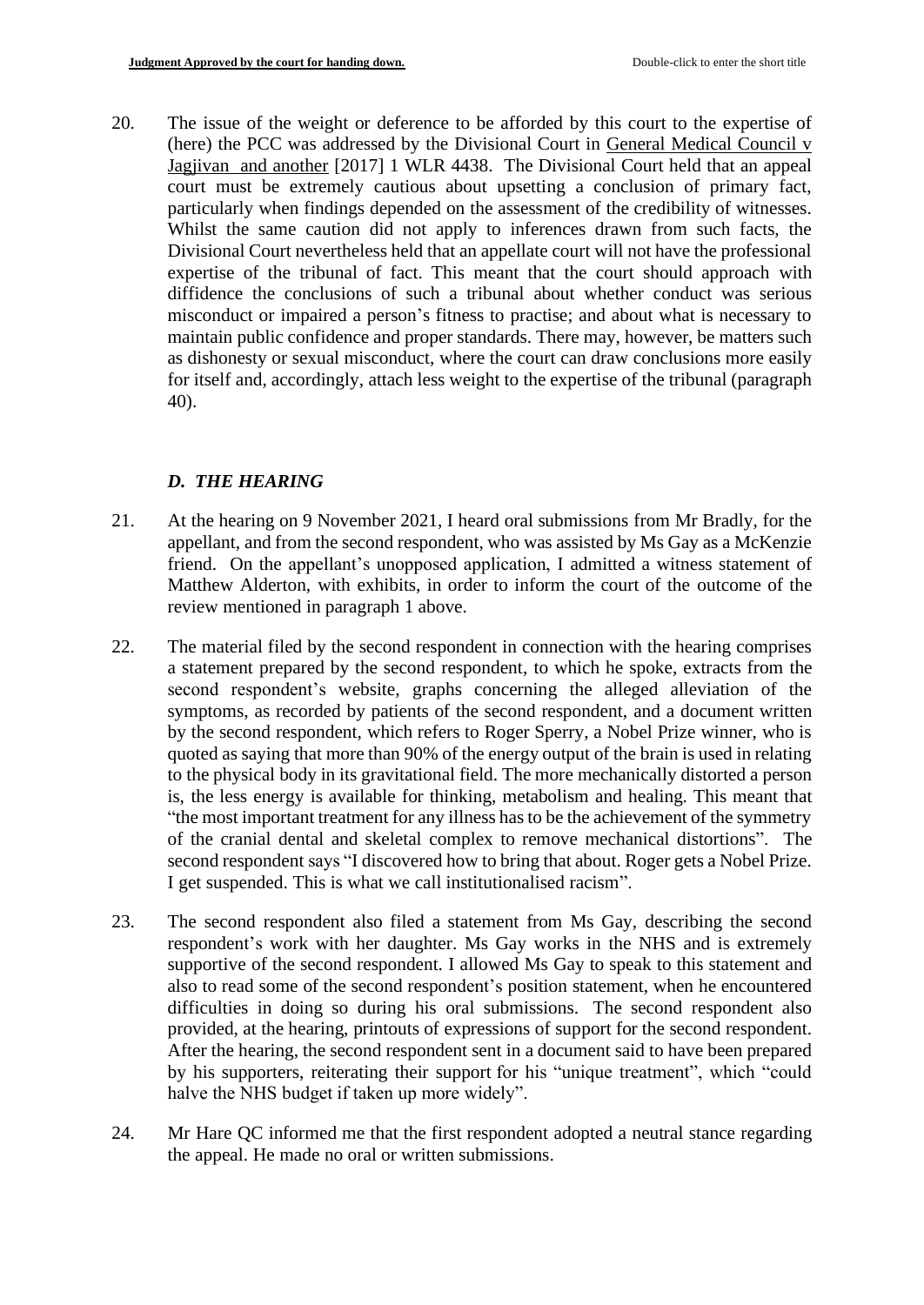25. In reaching my decision, I have taken all the oral submissions and written materials into account.

# *E. DISCUSSION*

#### *Ground 1*

- 26. Ground 1 submits that the PCC found that the second respondent had made misleading claims regarding the efficacy of his modality of dental treatment for a large range of medical conditions. Given that Patient A was a vulnerable patient and that the PCC found that the treatment Patient A received was without clinical justification, the public interest required an effective inquiry into the impact of the representations made to Patient A by the second respondent about the efficacy of his treatment. It also required an effective inquiry into the second respondent's motives for making those representations.
- 27. Ground 1 continues by challenging the appropriateness of charges 6(a), (b) and (c). These respectively alleged that the second respondent had told Patient A that "the treatment you were able to provide would slow Patient A's symptoms of spinocerebellar ataxia, or words to that affect"; that the treatment "would improve Patient A's symptoms of spinal cerebella ataxia or words to that effect;" and that the second respondent said Patient A's "symptoms were caused by a dysfunctional jaw joint and not spinal cerebellar ataxia or words to that effect". The PCC found that these charges were not proved. That led to the findings that the conduct alleged by charge 6 was not misleading or dishonest.
- 28. The appellant's criticisms of how charge 6 was framed are based on the fact that the written evidence was not accurately reflected by the charge. The written evidence of the son of Patient A was that the second respondent "said that he could not guarantee [a cure], but the mouthguard would definitely help. He was confident that the mouthguard would improve my dad's physical symptoms to some degree". The son further said that second respondent told Patient A his treatment "might not" get Patient A back to work,

"but it would definitely help or improve or slow down the deterioration of the symptoms. I felt like he was being honest [the second respondent] did not say that the mouthguard would not work altogether; he said it would make an improvement. He also said that he could not guarantee what scale the improvement would be".

- 29. In his written response, the second respondent said he had informed Patient A and Patient A's son that he could "perhaps improve his cerebellar ataxia or stop it from deteriorating further."
- 30. As a result of the failure accurately to reflect the evidence of Patient A and his son, the appellant contends that the PCC failed to make findings as to whether the representations which were recorded in that evidence were misleading and/or dishonest. In finding charge 6(a), (b) and (c) not proved, the PCC held that the word "would" in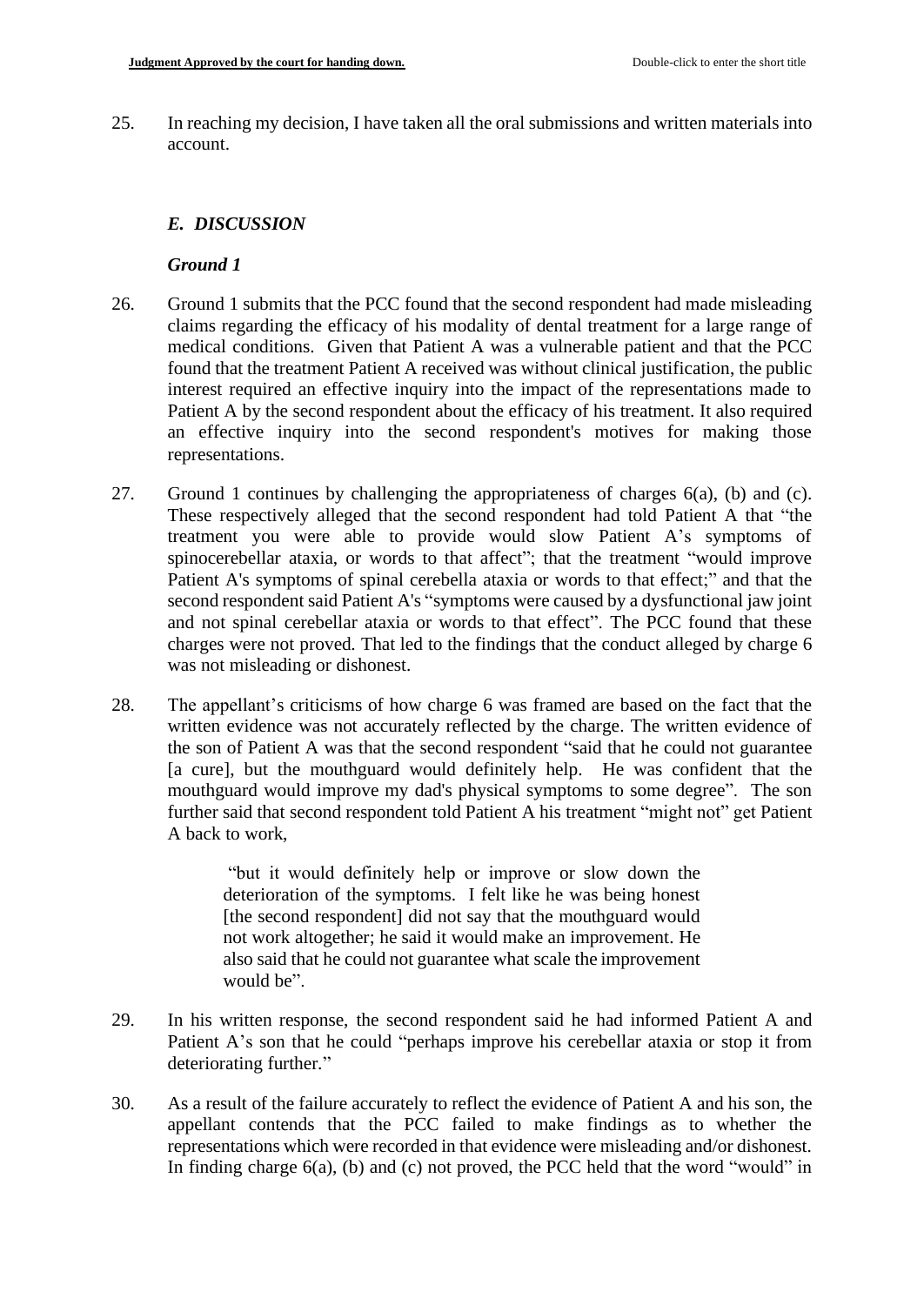charge (a)(b) fell to be contrasted with "may or might", with regard to the slowing or improvement of Patient A's symptoms. Similarly, charge 6(c) was not proved because the PCC found that the second respondent did not say that Patient A symptoms "were" caused by dysfunctional jaw joint.

- 31. In his oral and written submissions, the second respondent takes issue with the findings of the PCC concerning the inadequacy of the treatment and care provided by him to Patient A. The second respondent has not, however, appealed against the first respondent's decision concerning impairment and sanction. I understood him to say that this was because he lacked the financial means to do so. The second respondent regards the charges as "trumped up". They are, he says, the result of "medieval thought patterns by the existing system of dental conduct". The second respondent denied treating Patient A or indeed anyone else for the purposes of financial gain. In 2019, he said that his profits, as disclosed to Her Majesty's Revenue and Customs, were only in the region of £10,000. The second respondent told me he considered the allegations made regarding Patient A were the result of animosity on the part of patient A's ex-wife.
- 32. The PCC found that the second respondent failed to provide an adequate standard of care to Patient A by not carrying out sufficient diagnostic assessments, including failing to take an adequate history of Patient A's presenting condition; not undertaking any or any adequate clinical examination of the jaw joints, muscles of mastication, occlusion; and failing to undertake dental charting, intraoral examination, soft tissue examination, basic periodontal examination and radiographic examination. Nor did the second respondent adequately consider all potential diagnoses prior to commencing treatment. He did not provide Patient A with any or any adequate treatment plan or appropriate treatment options. He did not inform Patient A of appropriate advantages and disadvantages for appropriate treatment options, or of the material risks of the proposed treatment. According to Professor Brook, formerly Head of the Unit of Oral and Maxillofacial Medicine and Surgery at the University of Sheffield, who gave evidence to the PCC, wearing the appliance supplied by the second respondent carried the risk to Patient A of gum disease and tooth decay via plaque accumulation, as well as mobility of the teeth. By contrast, the second respondent's evidence to the PCC was that there were no risks associated with the treatment that he proposed to provide to Patient A.
- 33. I agree with Mr Bradly that the PCC was wrong and/or committed a serious procedural irregularity in failing to make any proper connection between, on the one hand, the long list of medical conditions set out on the second respondent's website, which the PCC found he was attributing to a dysfunctional jaw joint; and the failings that occurred in respect of the treatment and care of Patient A. The evidence before the PCC, graphically confirmed by the second respondent's written and oral submissions to me, is that the second respondent is so committed to his theories and so disparaging of anyone who disagrees with them, that he simply saw no need to go through a process that is demanded of any professional dentist.
- 34. This important matter is, as we shall see, relevant to certain of the other grounds advanced by the appellant.
- 35. The second aspect of Ground 1 concerns the framing of charge 6. The use of the words "would" and "were" in charge 6 was plainly an inaccurate attempt to reflect the written evidence relied on by the PCC. By finding charge 6 not proved on this basis, the PCC therefore failed to consider the thrust of that written evidence, which was, on its own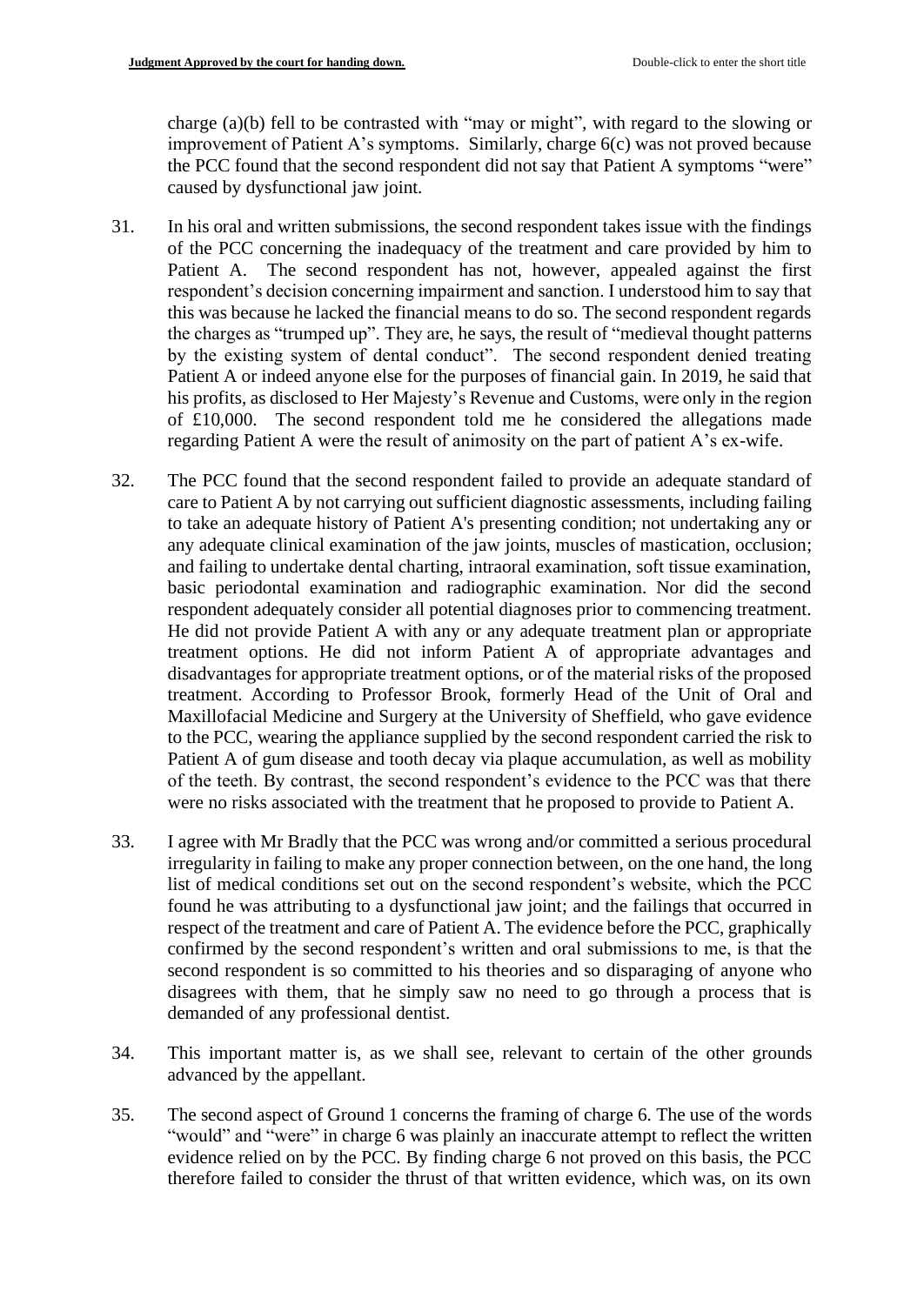terms, problematic. The statements made by the second respondent, as recorded in his evidence and that of Patient A's son, required to be considered in the context of them being made to a vulnerable patient who was desperate for a solution to (or at least the alleviation of) his very serious medical condition and its effects. I agree with the appellant that, even without the degree of certainty imported by the use of the words "would" and "were", these statements were such as to raise serious concerns that the second respondent was abusing his position as a registered dentist. It is unarguable that the evidence of Patient A's son was that the second respondent was envisaging the possibility of helping Patient A with his mobility problems stemming from Sca3.

36. For these reasons, I am entirely persuaded that both elements of Ground 1 are made out. The first respondent's decision on these matters was wrong.

## *Ground 2*

- 37. Ground 2 contends that the PCC's decision to suspend the second respondent's registration for a period for three months was a serious procedural or other irregularity because there needed to be an effective inquiry into the reasons why the second respondent had failed in offering proper treatment and care to Patient A, providing him with only one treatment option and failing to inform Patient A of the risks of that option.
- 38. The terms of the charge did not include particulars which addressed the reasons for the second respondent's failure in respect of Patient A. As can already be seen, those reasons involved an approach to dentistry by the second respondent which rendered diagnosis and/or informed consent irrelevant, so far as he was concerned. They also involved a conscious refusal by the second respondent to accept the need for an evidence base for dental treatment; the need for diagnostics assessments; and the need for a patient's informed consent.
- 39. For the reasons I have given in respect of Ground 1, I agree with these criticisms. Even leaving aside the problems with the approach to charge 6, the PCC's "compartmentalised approach", as Mr Bradly describes it, meant it failed to afford adequate weight to the seriousness in the deficiencies of the second respondent's treatment and care of patient A. These did not fall to be viewed in isolation but as part of the second respondent's advertised belief that a large number of unrelated medical conditions can be attributed to a dysfunctional jaw joint. This flawed approach meant that the reasons why the second respondent acted as he did towards Patient A remained unresolved by the PCC.
- 40. Ground 2 is made out.

## *Ground 3*

41. Ground 3 concerns the second respondent's statement on his website that "cranialdental symmetry aims to restore balance to bodily systems, bringing about a permanent and lifelong improvement in health and well-being". The PCC found that this statement was not misleading. The PCC told the second respondent it was merely "a simple declaration of your aims, and was not controversial or contentious, and it follows that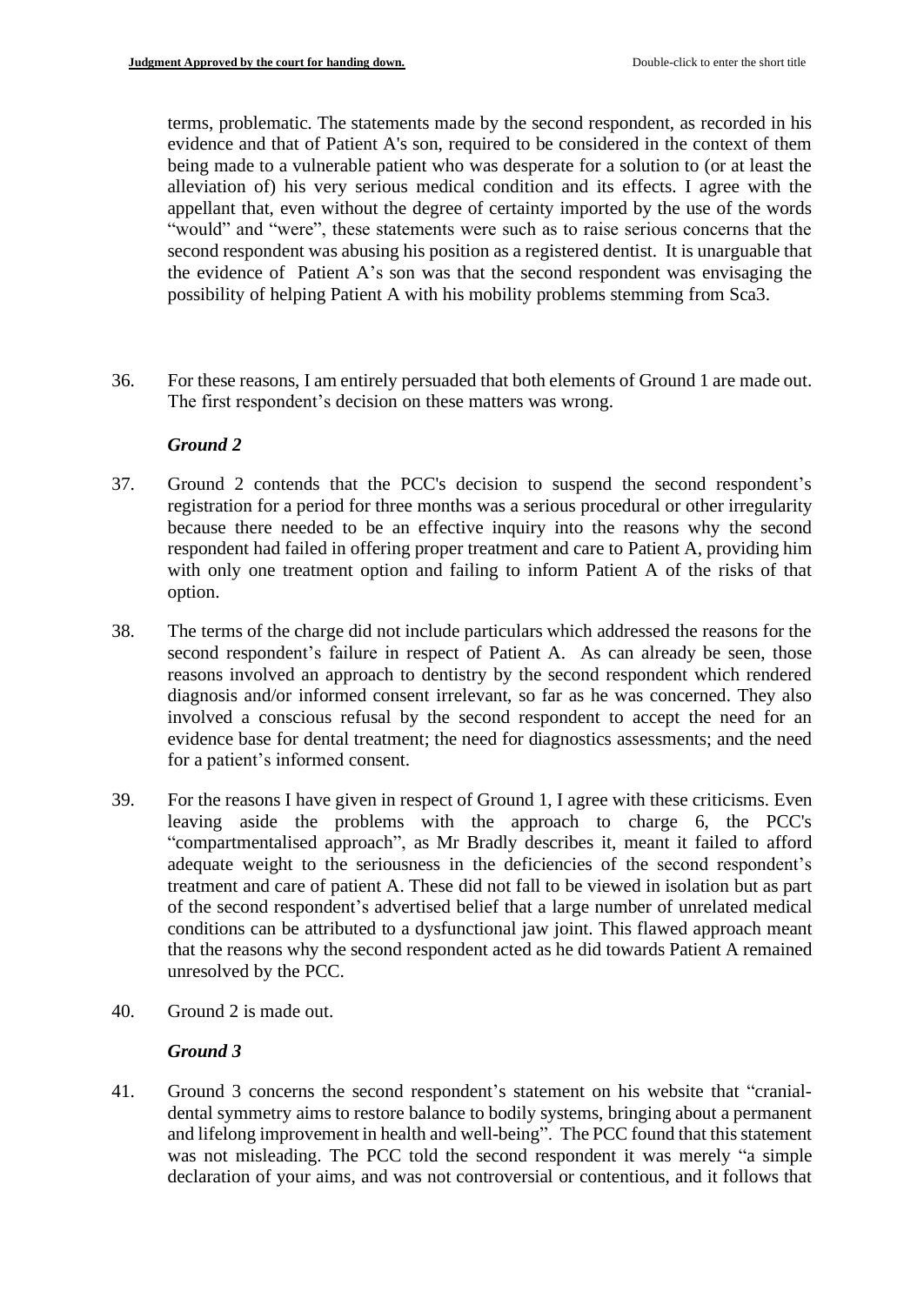the reader would not be likely to be misled". That conclusion is challenged by the appellant.

- 42. Even applying deference to the expertise of the PCC, this inference about what the public would understand is, I find, simply wrong. Anyone reading the second respondent's website, including the list of medical conditions said to be attributed to a dysfunctional jaw joint, would see the statement not merely as a declaration of aims, but as part of an exercise in persuasion. The ordinary reader would assume that the second respondent is, at least, strongly suggesting that the aim can be achieved.
- 43. There is, however, no recognised evidence base for that claim. The second respondent does not, indeed, point to any such thing. He told me that there are only a small handful of professionals who share his views. He is, nevertheless, convinced that he is right and that orthodox professional opinion, such as that of Professor Brook, is quite simply wrong.
- 44. The second respondent also points to the testimonials in his support, such as those of Ms Gay and the others recorded in the document handed to me at the hearing. I am in no doubt as to the genuineness of the views held by Ms Gay and those ex-patients of the second respondent who have written in his support. The stark reality is, however, that the form of professional regulation under which the second respondent operates, as a registered dentist, must be informed by objective scientific criteria. However strongly held, the second respondent's views, and those of his lay supporters, cannot be permitted to trump the first respondent's obligation to have proper regard to the views of relevant experts, such as those who gave evidence to the PCC.
- 45. Although the PCC, did, in important respects, give the evidence of those experts proper consideration, it failed to recognise the full implications of their evidence. These implications included the fact that the second respondent's website is designed to encourage the public to come to him in the hope (if not expectation) that their medical problems can be resolved by his heterodox treatment. There is no scientific basis for this encouragement, which must therefore be categorised as misleading.
- 46. Ground 3 is made out.

## *Ground 4*

- 47. Charge 9(b) alleged that the second respondent was dishonest, in that he knew there was no reasonable body of evidence to support his statement and that cranio-dental symmetry aims to restore balance to bodily systems, bringing about a permanent and lifelong improvement in health and well-being (charge 8(a)); and that the list of medical conditions which I have set out in paragraph 2 above can be attributed to a dysfunctional jaw joint.
- 48. Because of its erroneous conclusion in respect to charge 8(a), the PCC found that it had not been proved that the second respondent was dishonest as regards the "aims to restore" passage from his website.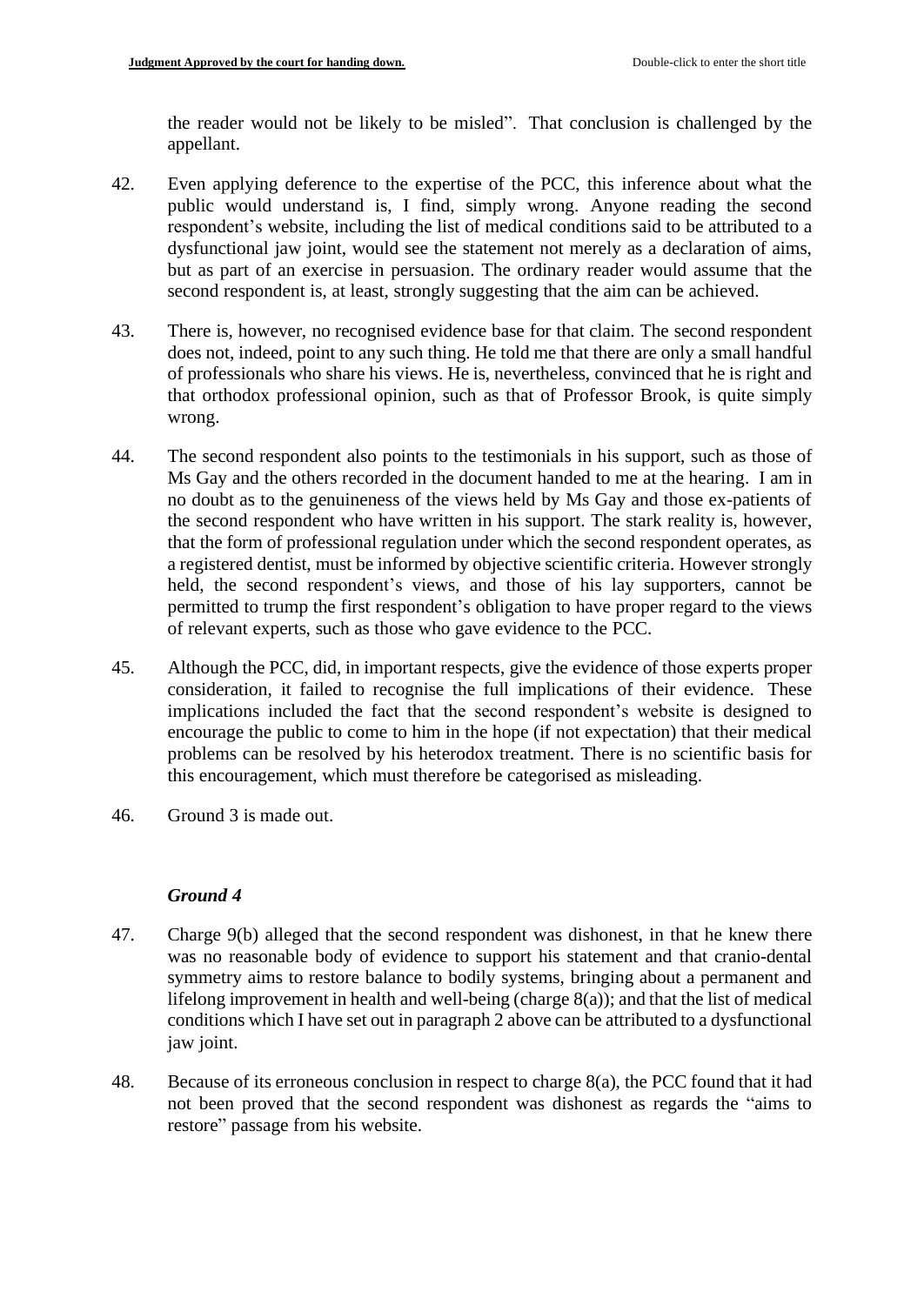- 49. I shall begin with charge 8(b). So far as this was concerned, the PCC purported to apply the test set out by the Supreme Court in Ivey v Genting Casinos (UK Ltd) t/a Crockfords [2017] UKSC 67. What the PCC had to decide, first, was the second respondent's actual state of knowledge or belief as to the facts. It then had to apply the objective standards of ordinary and decent people in order to determine whether the second respondent's conduct was dishonest by those standards.
- 50. The PCC said this:-

"The Committee first considered your actual state of your knowledge and belief as to the facts. The Committee considers that you held a genuine belief that the statements you made as set out at head of charge 8(b) and its sub-particulars were accurate. The Committee considers that the evidence presented to it demonstrates that your belief in your treatment is deeplyheld, and that you did not consider that there was no reasonable body of evidence to support those statements. The Committee considers that you genuinely believe that you had a reasonable body of evidence to support those statements in the form of positive patient experiences and outcomes.

The Committee also considers that your conduct would not be considered dishonest by reference to the standards of ordinary and decent people, as they would consider that you genuinely believed that a reasonable body of opinion existed to support your statements.

For these reasons, the Committee finds that the facts alleged at head of charge 9(b) not proved in respect of head of charge  $8(b)$ ".

- 51. The appellant submits that, in reaching this conclusion, the PCC failed to take account of the first respondent's guidance standards, which set out the standards of conduct, performance and ethics that govern a dental professional. The standards also set out what patients expect from such professionals.
- 52. Core Principle 1 required the second respondent to put patients' interests first. Core Principle 3 required him to obtain valid consent, whilst Core Principle 7 required him to maintain and develop his professional knowledge. Standard 1.1.1 required the second respondent to discuss treatment options with patients. Standard 1.3.3 required him to ensure that any advertising, promotional material, and other information was accurate and not misleading. Standard 1.4.2 required him to provide appropriate oral health advice following relevant clinical guidelines. Standard 2.3 provided that patients needed to be given the information required to make informed decisions. Standard 4.1 required making accurate patient records. Standard 7.1 required good quality care based on current evidence and authoritative guidance. Standard 7.1.1 required the second respondent to find out about current evidence and best practice, whilst Standard 7.1.2 required him to record the reasons for deviating from established practise guidance.
- 53. None of this found any expression in the conclusions of the PCC on the issue of dishonesty. I remind myself that, when it comes to this issue, this court may feel it can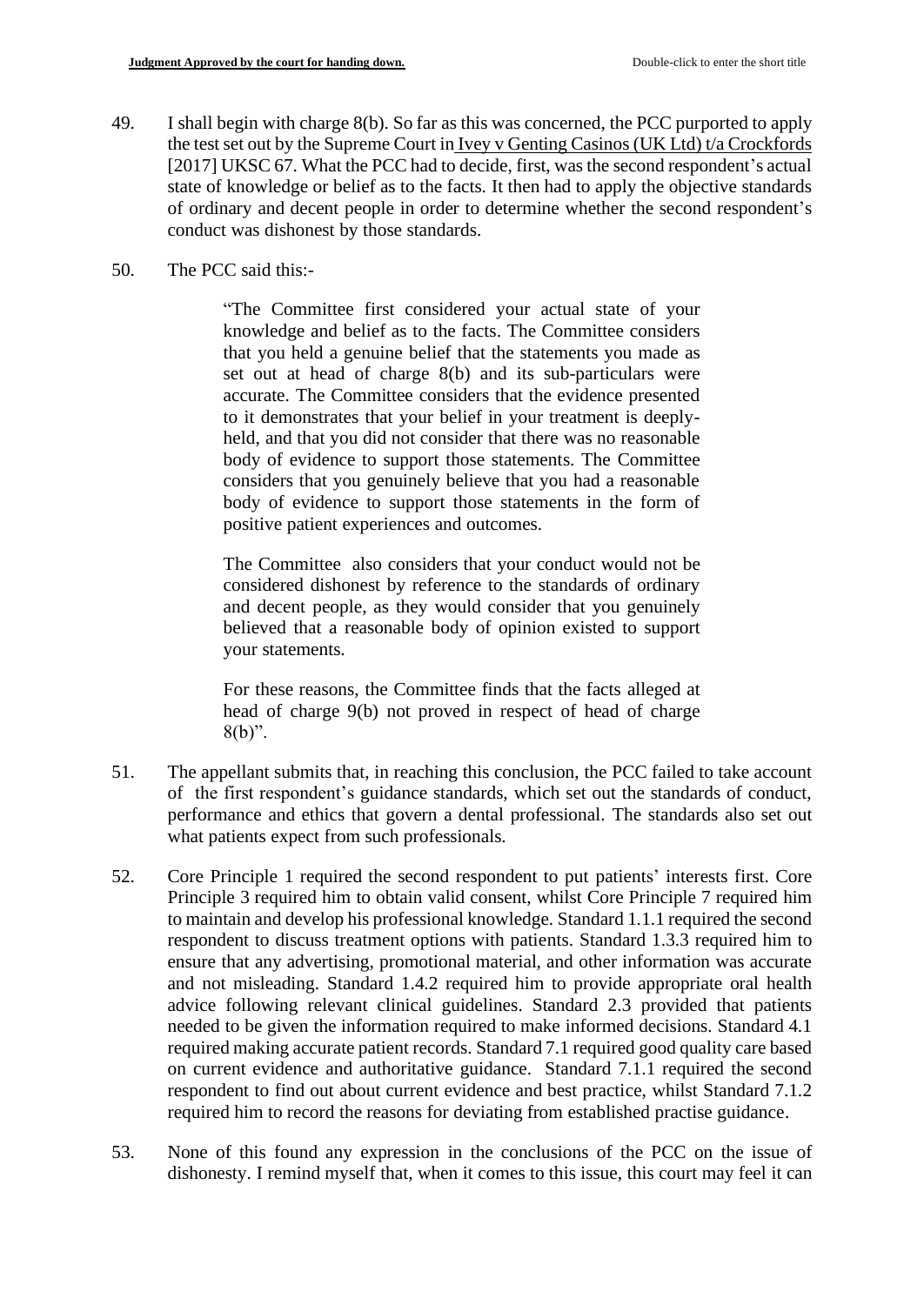assess what is needed to protect the public or maintain the reputation of the profession more easily for itself (Jagivan above).

- 54. I consider that the PCC fell into error in answering the last part of the Ivey test as it did. I consider the objective standards of ordinary and decent people must involve the expectation that registered dentists will have at least some regard to the professional standards under which they are required to operate, pursuant to a system of regulation that is designed to protect the public. Ordinary and decent people would, in particular, not conclude that a registered dentist could flout the first respondent's professional standards, merely because the dentist has reached the conclusion that he knows better than those responsible for his regulation. There was no reasonable body of opinion that, for example, holds that the second respondent's dental device can treat multiple sclerosis.
- 55. The implication of the PCC's conclusion, if correct, is therefore profound. The conclusion would operate to diminish public confidence in the regulation of the profession, by assuming that "ordinary and decent people" will accept standards of behaviour and conduct from dentists that fall significantly below the standards set by those entrusted with the operation of the regulatory regime, merely because the dentist refuses – in the face of objective scientific evidence - to accept there is any need for him to comply with those standards.
- 56. In all circumstances, the only reasonable conclusion that could be drawn was that the second respondent was dishonest, in respect of the statements, covered by charge 8(b).
- 57. I have already held that the only reasonable inference that could be made from the "aims to restore" statement covered by charge 8(a) is that it was in reality a statement that the aim could be achieved. That misleading statement plainly falls foul of relevant professional standards, including to provide "good quality care based on current evidence and authoritative guidance" (standard 7.1, as well as the requirements at 7.1), to "find out about current evidence and best practise which affect your work... and follow them". 7.1.2 requires the dentist to "record the reasons why" he or she has deviated "from established practice and guidance" and to "be able to justify your decision". The standards of ordinary and decent people would, I find, be to expect the second respondent to act in accordance with those standards, which are completely at variance with the "aims to restore" statement on his website.
- 58. Accordingly, the second respondent was guilty of dishonesty in respect of charge 8(a).

## *Ground 5*

59. Ground 5 is essentially covered in the earlier grounds, concerning the PCC's erroneous compartmentalisation of the conduct of the second respondent. In all circumstances, I agree with the appellant that the following assessment by the PCC of the second respondent's misconduct fails to reflect its seriousness:-

> "Your clinical failings relate to basic and fundamental aspects of the safe practise of dentistry. The Committee was further concerned by the misleading statements that you made on your website about your treatment modality, given the importance of ensuring that published information is accurate and reliable."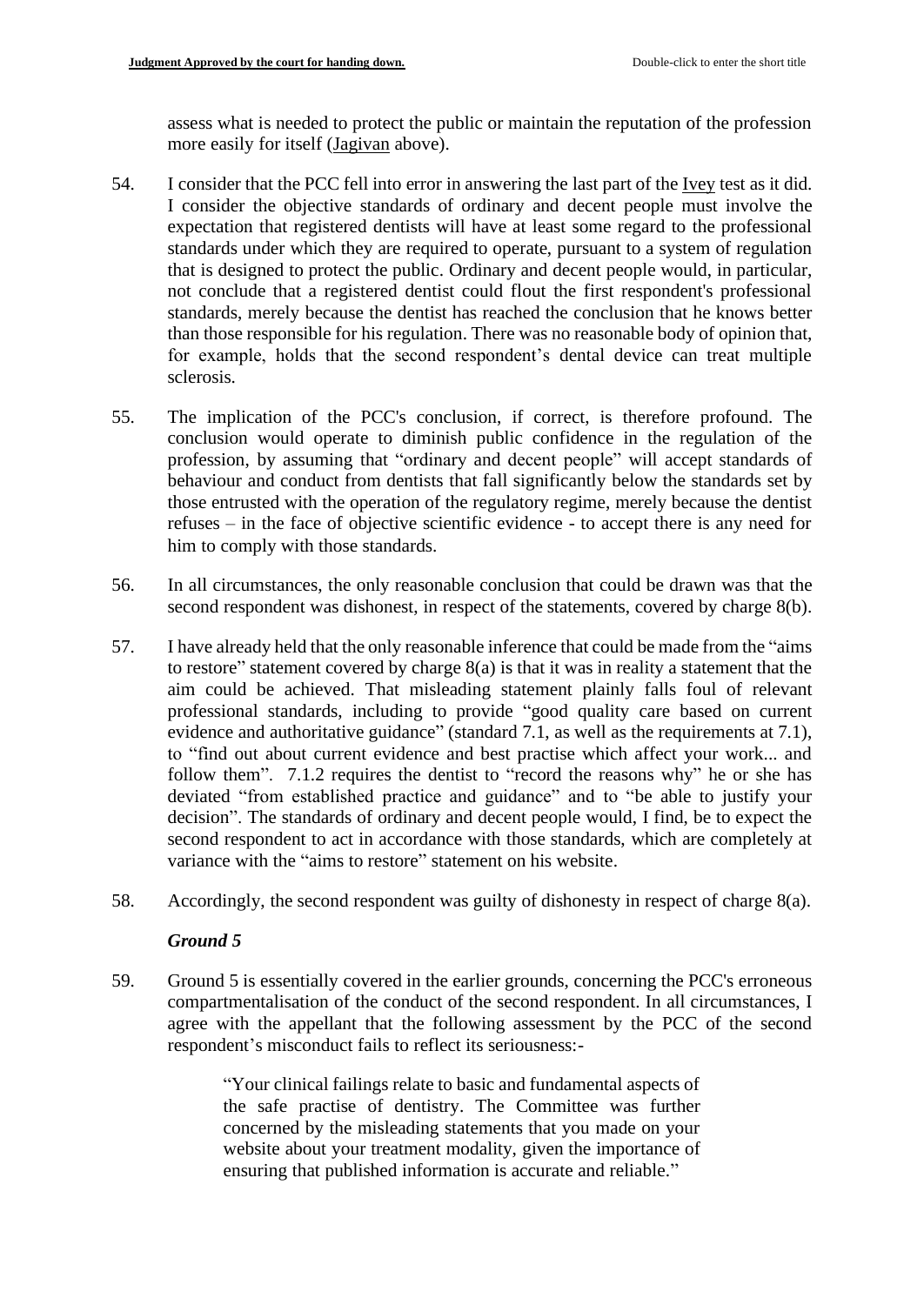#### *Ground 6*

- 60. Ground 6 contends that even on the basis of the facts which it did find approved, the PCC's consideration of the extent to which the second respondent's fitness to practise as a dentist is impaired was inadequate.
- 61. I find this challenge well-founded. In the light of all the evidence, which made it clear beyond all doubt that the second respondent was convinced that his view of craniodental symmetry was correct and that all contrary professional views were misguided or worse, it is remarkable that the PCC concluded follows:

"The Committee finds your fitness to practise is currently impaired. The Committee considers that you have not produced sufficient evidence of your insight into, and remediation of, your misconduct. The Committee considers that your misconduct is remediable, relating as it does to basic and fundamental aspects of the safe practise of dentistry, with particular regard to the areas of assessment, examination, informed consent and recordkeeping. The Committee also finds that the misleading statements on your websites are, similarly, easily remediable".

- 62. Having identified a "lack of reflective learning" on the part of the second respondent, which "is damaging to your fitness to practise", the PCC concluded that "your insight" and remediation, then, can only properly be described as being at an early stage…". It then noted that the second respondent had made only a few minor changes to his website, which did "not appear to fully address the Committees findings against you". The website continued to "to suggest an associative relationship between specific health conditions and a dysfunctional jaw joint."
- 63. The only area in which the second respondent acknowledged that some change needed to be made was with regard to his record keeping.
- 64. In assessing whether the PCC could rationally conclude the second respondent had some prospect of remediating his behaviour, it is necessary to examine the evidence before the PCC. This contained the second respondent's statements that the recommendations from the British Society for Oral Medicine for the treatment of jaw problems, were "wishy washy" and "utter nonsense"; that every dentist and maxillofacial surgeon in the country was "pushing splints into the patient's mouths and injuring all of them"; that he did not need to take a radiograph of the teeth of Patient A because, having regard to Patient A's ethnicity and having looked at his teeth, he could tell that Patient A "had strong teeth"; that most outcomes at most hospitals are "zilch, zero, nada"; that multiple sclerosis is "the biggest fraud perpetrated on society for the last fifty years"; and that the medicine for MS is "no better than absolute rubbish"; that the second respondent needs no independent scrutiny of the evidence upon which he relies to support his claims; and that any concerns about his website could be addressed by substituting the word "conditions" with the word "symptoms".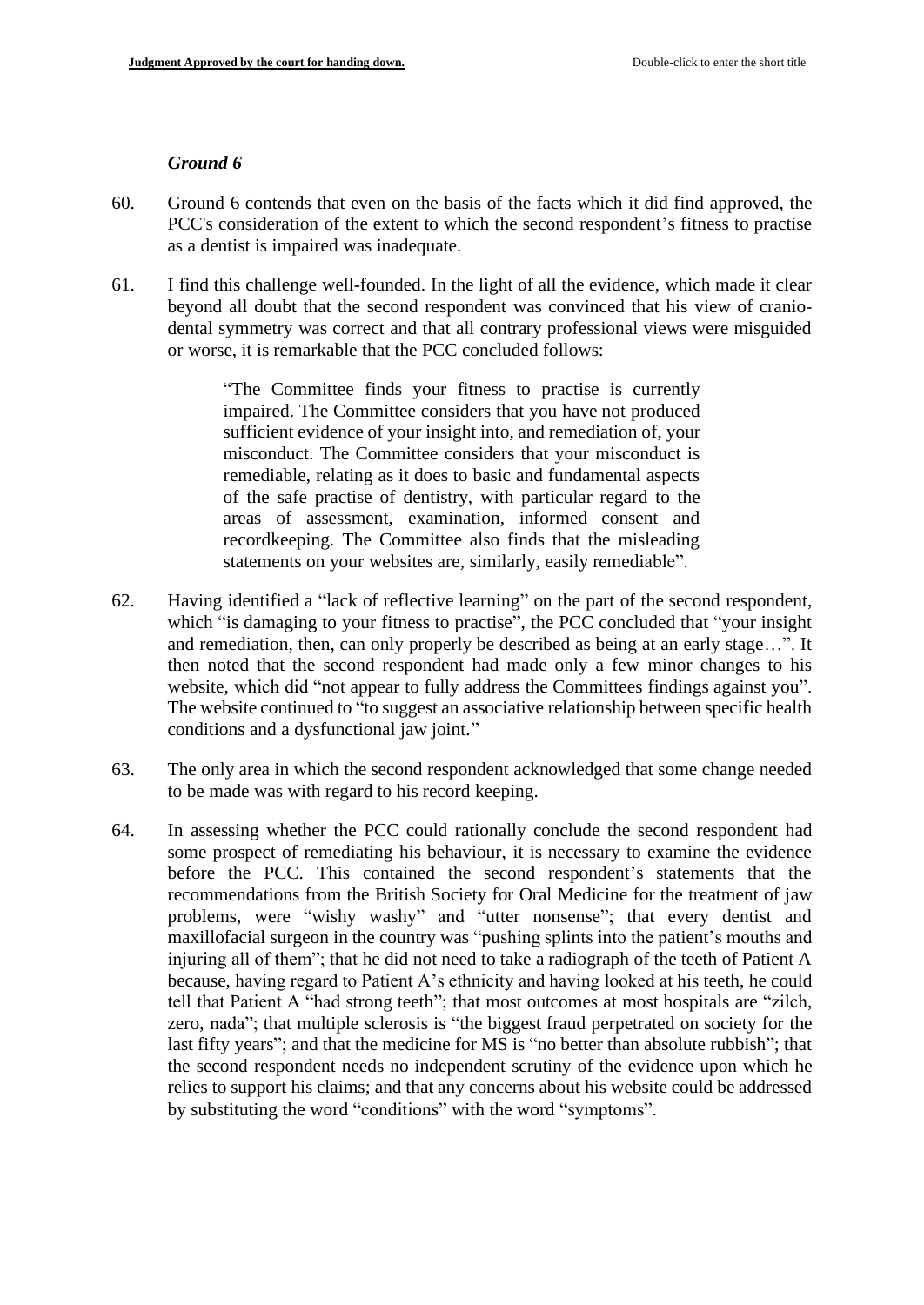- 65. In the light of this, it was simply not possible to categorise the second respondent's insight as being at an early stage. Apart from the relatively minor matter of recordkeeping, it was non-existent.
- 66. As I have already said, I admitted into evidence the witness statement of Matthew Alderton, with exhibits. There was no objection by the respondents. The evidence concerns the first respondent's review decision, which took place on 25 June 2021.
- 67. The outcome of that decision was to extend an order of suspension on the second respondent for a further period of 12 months. In so deciding, the PCC was concerned by the second respondent's lack of insight. Far from accepting the criticisms made of him, he had, amongst other things, posted a blog, complaining that the "GDC does not like the idea that I am whistle-blowing, exposing their impotent governance of the profession". The PCC found that the second respondent's "website continues to discredit the GDC and its functions". The second respondent's blog appeared to the PCC "to demonstrate that [the second respondent] has a deep-seated attitudinal issue. The Committee is of the view that an informed member of the public would be shocked and surprised if an order of suspension were not made given the circumstances of this case…".
- 68. The decision of June 2021 serves only to confirm the appellant's criticisms of the PCC's conclusions on insight in its earlier decision. There was, in truth, no evidence before the PCC that could begin to show that the second respondent would remediate his behaviour.
- 69. The second respondent's position at the hearing further demonstrated this point. Amongst other things, he told me that he can "tell on day one if [the patient's jaw] has anything to do with their problems" and "I don't need to take radiographs". As to whether he was deviating from established practice and guidance, the second appellant said that it was the established practice and guidance that were "way out". The second respondent had written some forty articles on multiple sclerosis and had shown that surgeons at St Bartholomew's Hospital were "deceiving patients". He knew much more than the neurologists about these matters.
- 70. The second respondent said that he wanted the GDC to look at his work. He described multiple sclerosis as "a scam". He had also exposed fibromyalgia as a "fabricated illness". It was, in fact, a jaw problem that was treatable. The charges against him were "all made-up nonsense". The specialists "hijacked" patients into believing in nonexisting disease.

# *Ground 7*

- 71. The seventh and final ground is that the PCC was wrong to consider that a direction for the suspension of the second respondent's registration for a period of three months was sufficient for the protection of the public.
- 72. It follows from what I have already held that I am compelled to agree. Suspension for three months failed completely to reflect the gravity of the second respondent's misconduct.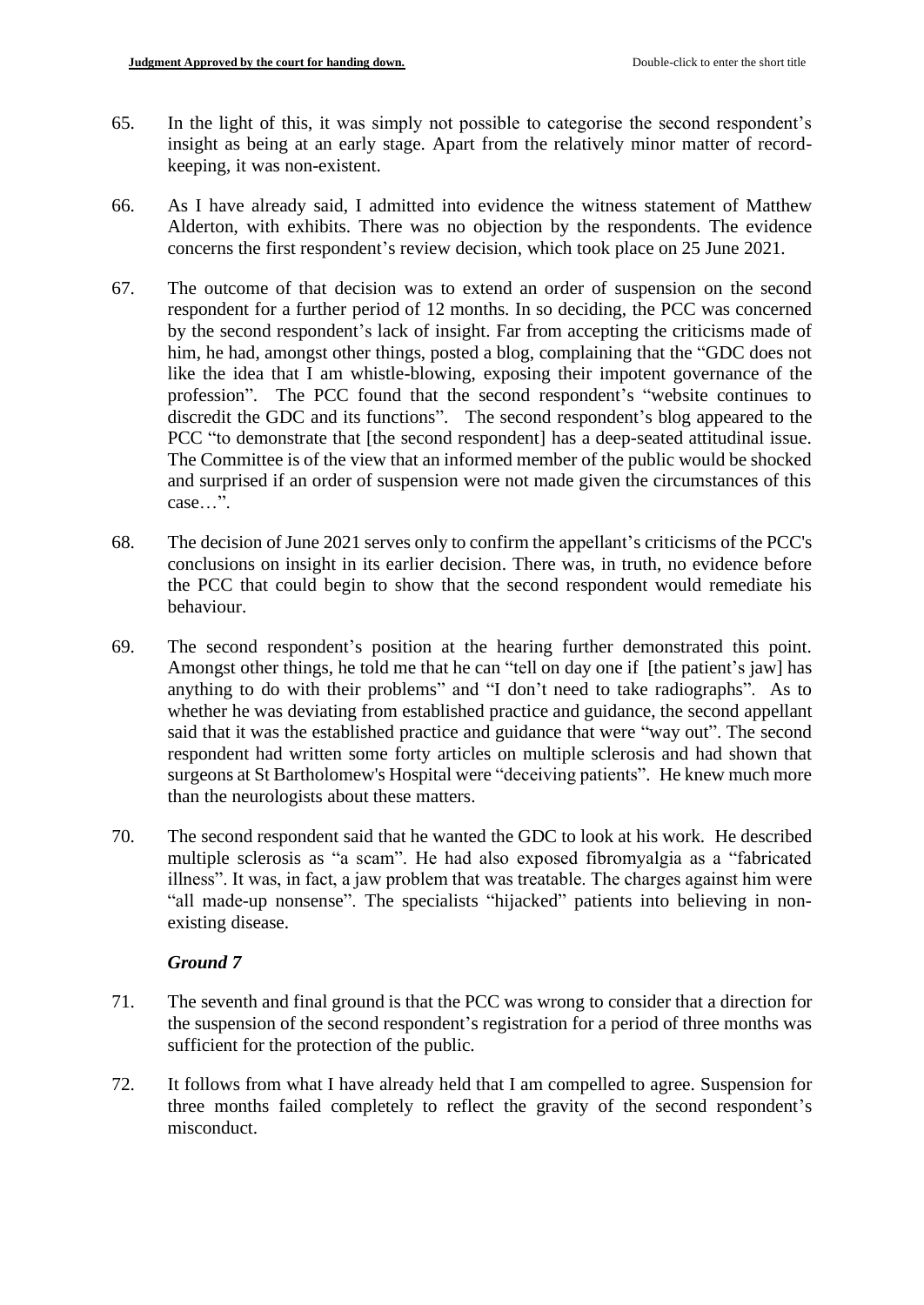- 73. Paragraph 5.18 of the first respondent's "Guidance for the Practice Committees including indicative sanctions guidance" (October 2016; last revision, December 2020) provides at paragraph 5.18 that the PCC will consider whether there are any aggravating features, in deciding sanction. These features include actual harm or risk of harm to a patient or another; dishonesty; financial gain; the involvement of a vulnerable patient or other vulnerable individual; blatant or wilful disregard of the role of the GDC and the systems regulating the profession; and lack of insight.
- 74. So far as these features are concerned, the respondent's actions in respect of Patient A carried a risk of harm, as described by Professor Brook. As I have held, the second respondent's actions involved dishonesty. The evidence is equivocal as to whether there was financial gain on the part of the second respondent. Strikingly, there was a blatant or wilful disregard of the role of the GDC and the systems regulating the profession. As I have also held, there was no basis for the PCC to conclude otherwise than that there was a lack of insight on the part of the second respondent.
- 75. The Guidance says mitigating factors include the evidence of the circumstances leading up to the incident in question; evidence of good conduct following the incident; evidence of previous good character; evidence of remorse shown/insight/apology given; evidence of steps taken to avoid repetition; no financial gain on the part of the registrant; the fact that the incident was a single, isolated event; and the time elapsed since the incident.
- 76. Of these mitigating factors, the only ones that are potentially relevant are the respondent's good character; insight into his poor record keeping; and the fact that he may not have been motivated by financial gain.
- 77. Under paragraph 6.28 of the Guidance, suspension is suggested as being appropriate for more serious cases but, significantly for our purpose, this is where "there is no evidence of harmful deep-seated personality or professional attitudinal problems (which might make erasure the appropriate order)". As I have held, there is abundant evidence of such professional attitudinal problems in the present case.
- 78. At Paragraph 6.34, under the heading "Erasure", we find that erasure will be appropriate where the behaviour is fundamentally incompatible with being a dental professional. Amongst the factors which, alone or collectively, might point to such a conclusion are serious departures from the relevant professional standards; where continuing risk of serious harm to patients or other persons is identified; the abuse of a position of trust or violation of the rights of patients, particularly if involving vulnerable persons; and a persistent lack of insight into the seriousness of actions or their consequences.
- 79. Having regard to the Guidance, there is, in my view, no doubt whatsoever that the PCC's sanction of three months suspension was wholly inappropriate. Furthermore and in any event, the sanction of suspension failed to accord with the statutory objective of protection of the public, both in its physical sense and in the sense of promoting and maintaining public confidence in the profession of dentistry.
- 80. The findings of the PCC cannot stand. The question for me is whether I should remit the matter for a rehearing; or whether I should substitute the sanction of erasure from the register. The appellant's primary position is that I should do the latter.